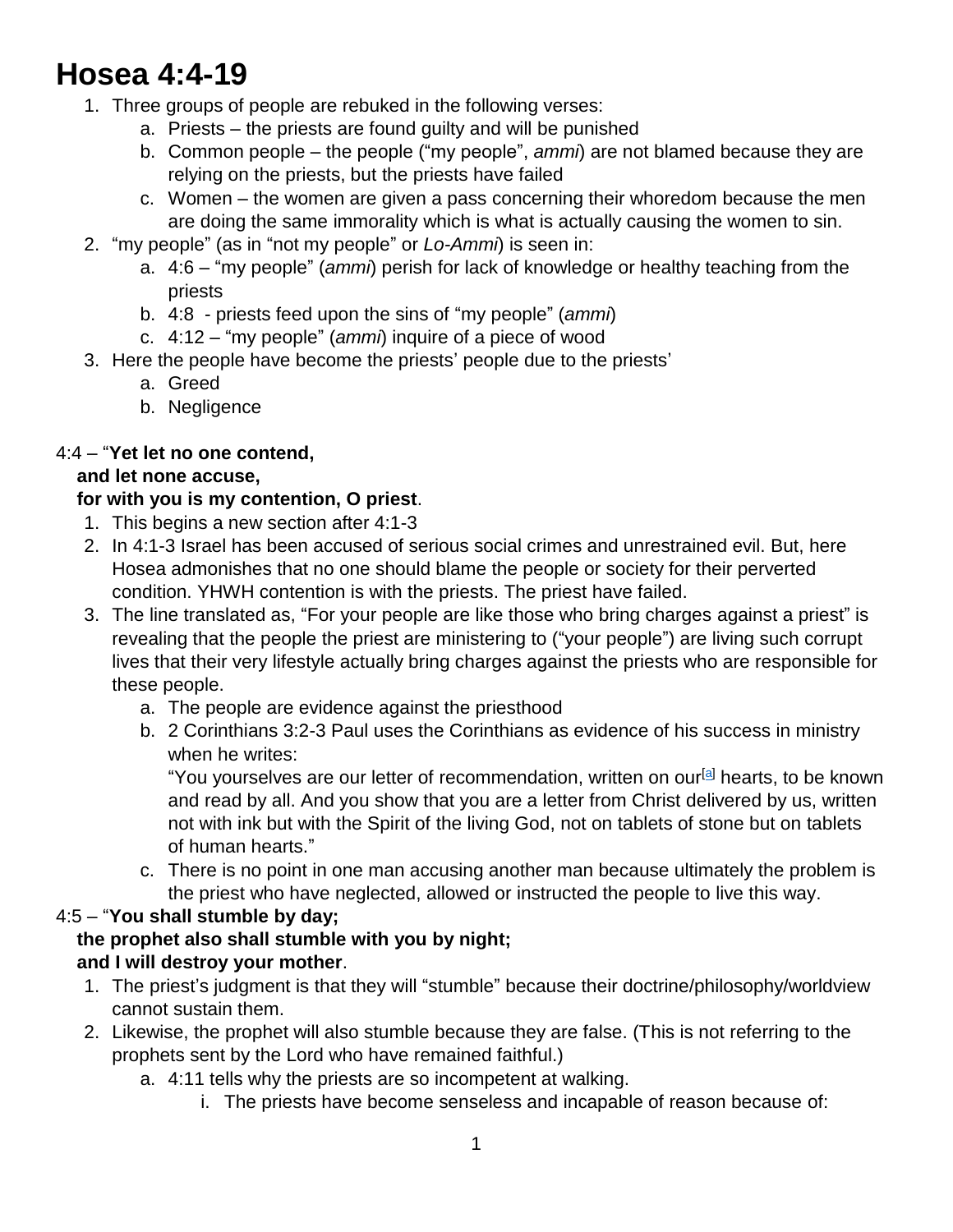- 1. Prostitution
	- a. spiritual idols, false religion, false reality
	- b. physical sexual immorality
- 2. Wine
	- a. Spiritual drunkenness on the world (materialistic, greed, etc.)
	- b. Physical drunkenness (excessive alcohol.)
- 3. "your mother" is the society.
	- a. Because the spiritual leaders lacked Truth, which resulted in their own "stumble", the nation of Israel will be destroyed.
	- b. The institutions (priesthood, prophets, legal, ect.) that have sided with the corrupt priesthood will be overthrown.
	- c. The nation of Israel is the Lord's people or "my people" (*ammi*). This leads into the next verse…

#### 4:6 – "**My people are destroyed for lack of knowledge;**

#### **because you have rejected knowledge,**

 **I reject you from being a priest to me.**

#### **And since you have forgotten the law of your God,**

#### **I also will forget your children**.

- 1. Why is Israel destroyed?
	- a. Israel lacked knowledge
	- b. Israel lacked knowledge because the priests failed to teach
	- c. Israel is destroyed because the priests rejected Truth, the Word of God, and, instead provided some pagan instruction (worldview, religion, etc.)
- 2. "Destroyed" refers to the wrath of the Lord in judgment.
- 3. "Knowledge" is not general education, but the Word of God.
	- a. The revelation of the Lord and His character have been rejected
	- b. This True "knowledge" has been replaced with false reality and empty philosophies (which are idolatry)
- 4. God rejects the priesthood because they rejected him
- 5. God forgets "your children" which could be:
	- a. The family (lineage) of the priests
	- b. The people (Israel) the priests were responsible for. The "children" are those who followed the corrupt priesthood.

#### 4:7 – "**The more they increased,**

#### **the more they sinned against me;**

#### **I will change their glory into shame**.

- 1. The priest had shown signs of growth in number and wealth which the priest considered evidence of the worthiness of their ways.
- 2. So, the more the priests prospered, the more they indulged in their false reality (sin).
- 3. The priests exchanged the glory of YHWH (his character, his Word, his Truth, his Reality) for empty and false realities.
	- a. Romans 1:23 "exchanged the glory of the immortal God for images made to look like a mortal human being and birds and animals and reptiles."
	- b. Romans 1:25 "They exchanged the truth about God for a lie, and worshiped and served created things rather than the Creator."
- 4. What the priests chose as "glory" the Lord will reveal it as "shame"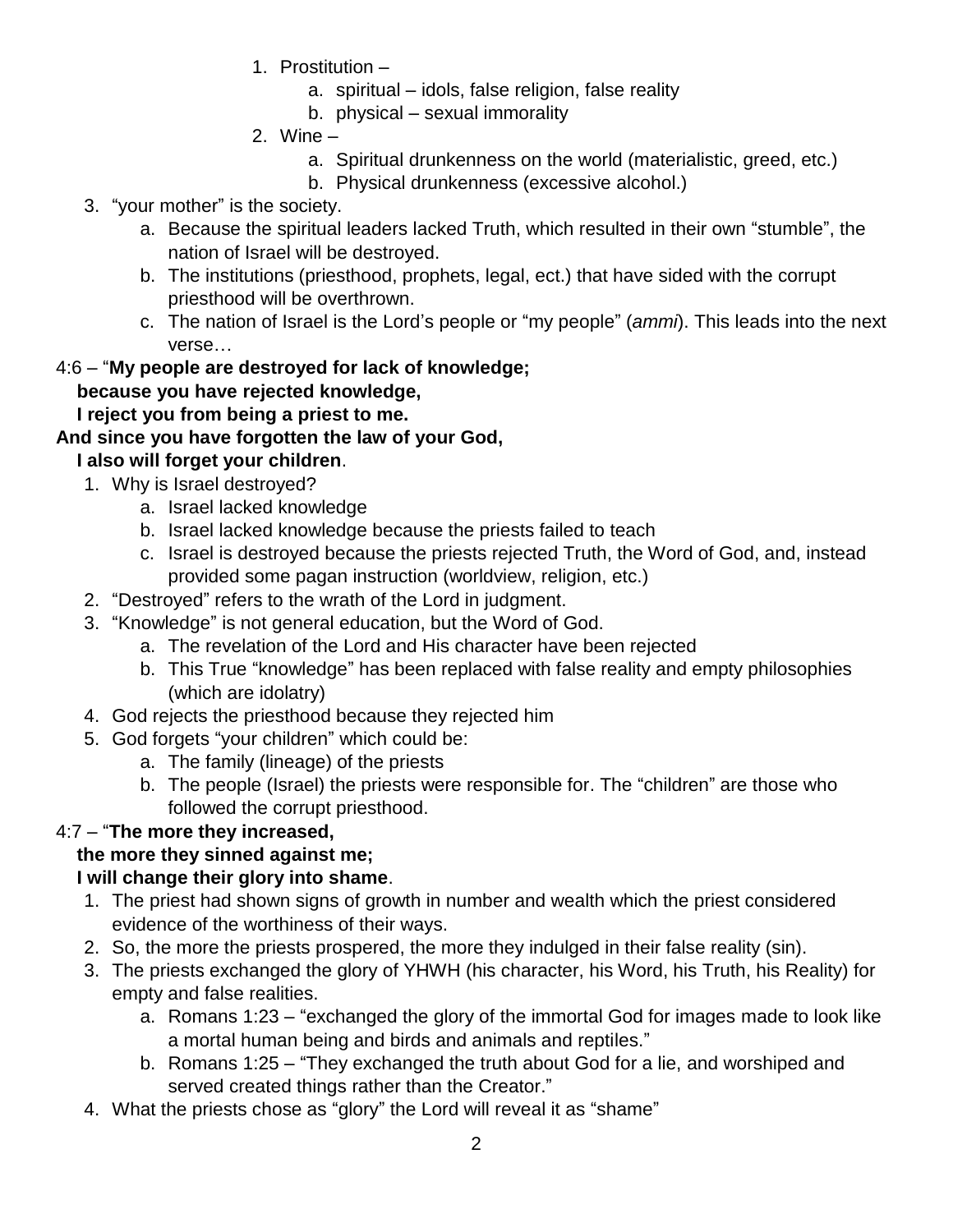#### 4:8 – "**They feed on the sin of my people;**

#### **they are greedy for their iniquity**.

- 1. The word "sin" is also the Hebrew word for "sin offerings" (Ex. 29:36; 30:10; Lev. 4:8, 20; Ezek. 43:21) which would mean the priests were greed for more sin offerings at the sanctuary where the priest would divide and eat the sin offerings as their payment.
- 2. "iniquity" or "wickedness" could refer to the corrupted Israel sacrificial system
	- a. "wickedness" will appear again in the altered name for Bethel ("house of God", beth el) when it is called Beth-Aven ("house of wickedness" or "house of deception")
- 3. Basically, the priests were profiting from the people having been deceived by the corrupt religious system.

#### 4:9 – "**And it shall be like people, like priest;**

## **I will punish them for their ways**

#### **and repay them for their deeds**.

- 1. The punishment for the corrupt priest will be the same as the punishment for the sinful people
- 2. What the priest have done to the people, the Lord will do to the priest.

#### 4:10 – "**They shall eat, but not be satisfied;**

#### **they shall play the whore, but not multiply,**

#### **because they have forsaken the Lord**

#### **to cherish**

- 1. The word "increase" is the basic meaning of "break out"
- 2. The priests trusted their false reality (religion, Baal) for their success in family, herds, crops, prosperity, but they would not be satisfied

#### 4:11 – "**whoredom, wine, and new wine,**

#### **which take away the understanding**.

- 1. This verse is a short proverb that Hosea inserted to close this section: "Prostitution, wine, and new wine take away the heart"
- 2. Immorality and wine take away the ability to understand
- 3. Their very behavior took away their ability to evaluate and make corrections
- 4. "heart" refers to the person's character, will, reasoning.
- 5. POINT: This kind of immorality (sexual, drunken) both physical and spiritual rot the soul and confuses the mind

#### 4:12 – "**My people inquire of a piece of wood,**

#### **and their walking staff gives them oracles.**

#### **For a spirit of whoredom has led them astray**,

#### **and they have left their God to play the whore**.

1. They have turned to idolatry which includes the worship of created things (nature) instead of the Creator.

#### 4:13 – "**They sacrifice on the tops of the mountains**

#### **and burn offerings on the hills,**

#### **under oak, poplar, and terebinth,**

#### **because their shade is good**.

#### **Therefore your daughters play the whore,**

#### **and your brides commit adultery**.

- 1. These outdoor worship services were done in a beautiful setting and very appealing.
- 2. The daughters and the brides commit adultery, but in the next verse it was the men who led them into this.